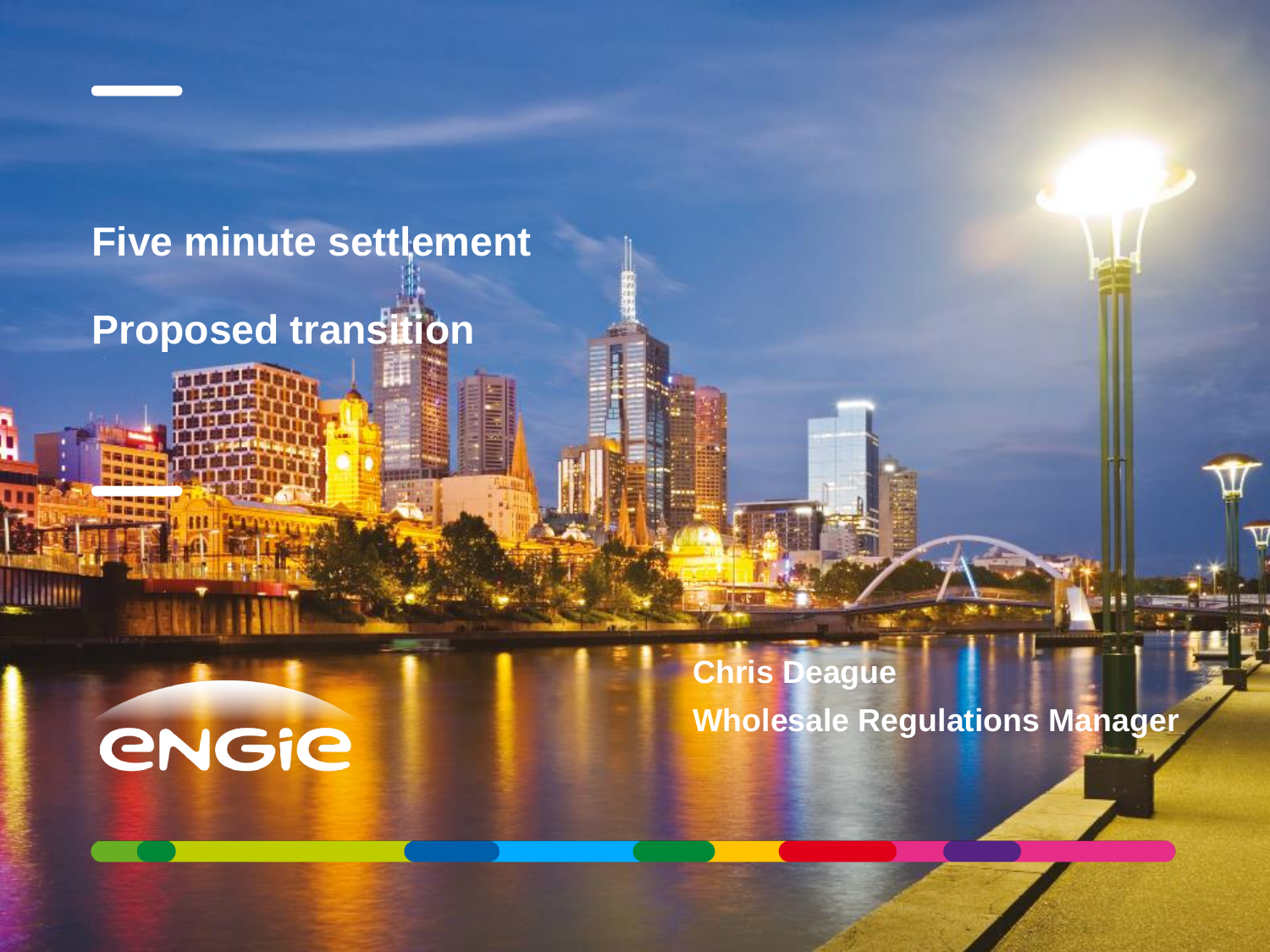#### **Transition challenges noted by AEMC**

- Disruption to wholesale contract markets
	- cost of contract renegotiation to accommodate five minute settlement (one-off)
	- reduction in cap contracts price effects to consumers (ongoing)
- Metering and IT system adaptation costs (one-off)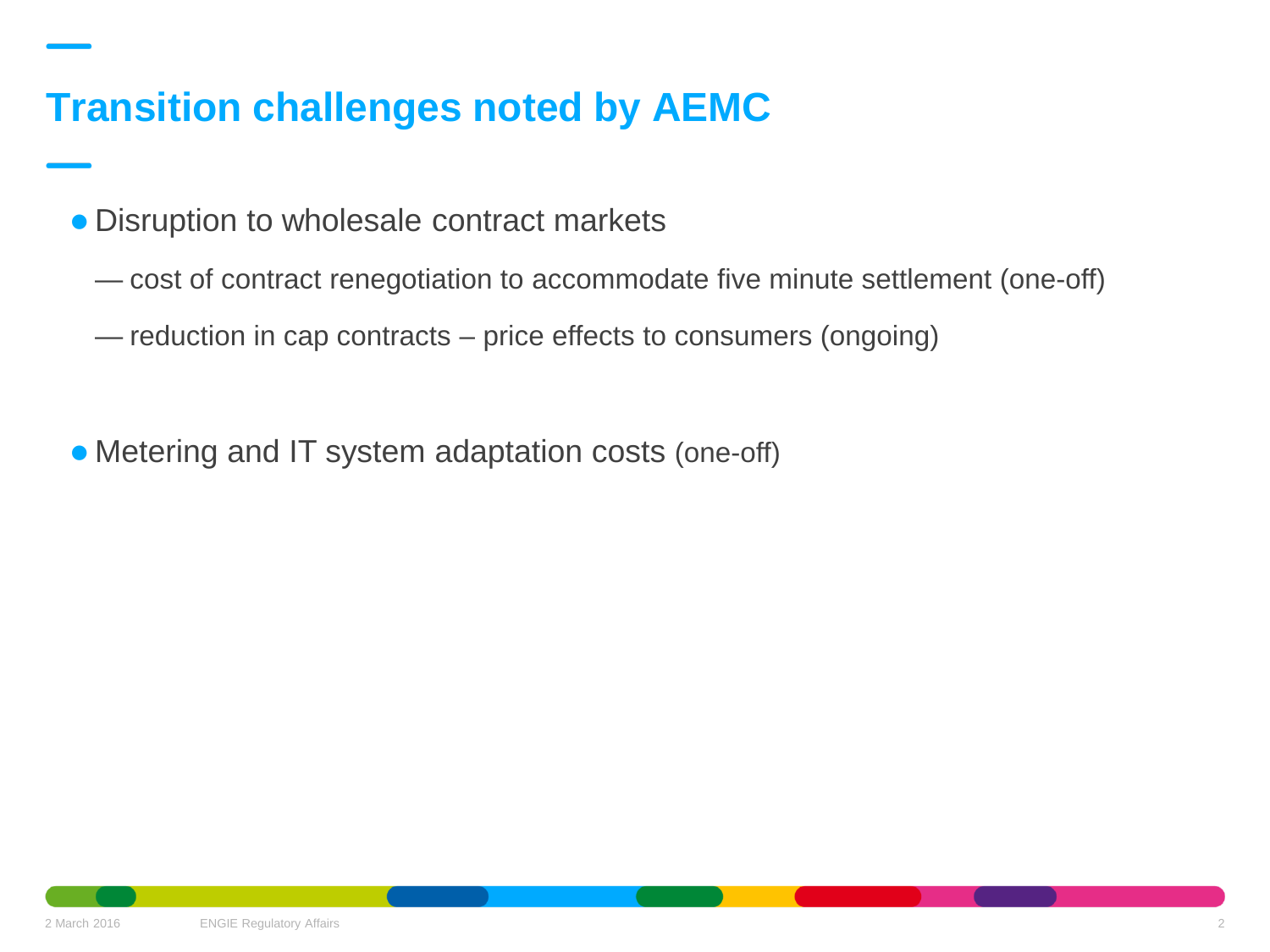#### **AEMC propose transition must therefore allow:**

- Expiry of existing contracts and negotiation of new contracts
- Existing and new gens to address expected cap shortage
- Metering upgrades as part of routine maintenance or replacement
- Normal IT system development to minimise disruption cost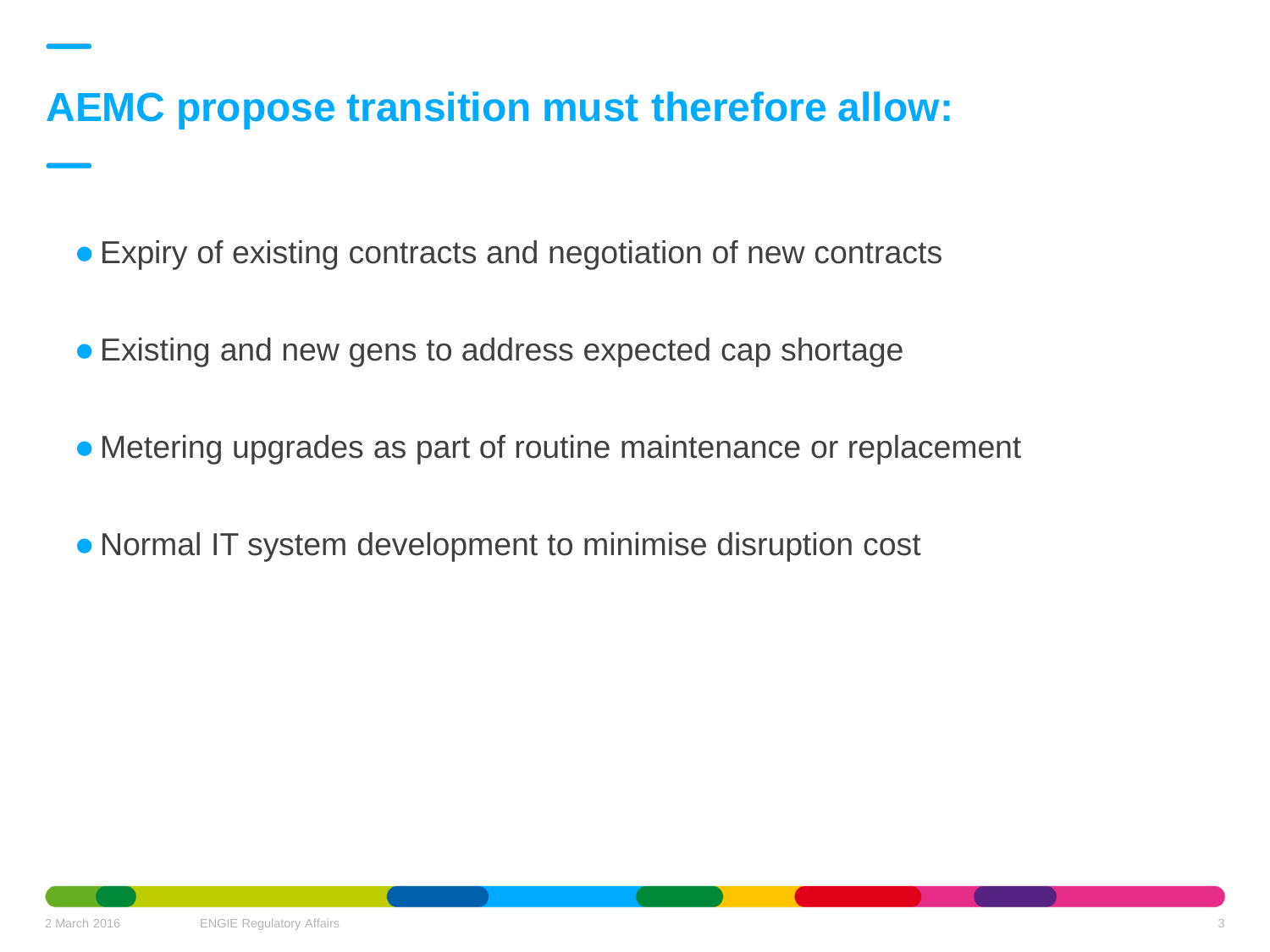#### **AEMC Suggested transition timeframe**

- Stage A 3 year period:
	- Upgrade type 1,2 & 3 meters
	- Implement IT upgrades
	- Legacy contracts roll off / new contracts established
- Stage B subsequent 2 year period:
	- Upgrade type 4 & remotely read type 5 meters

### Total transition timeframe of 5 years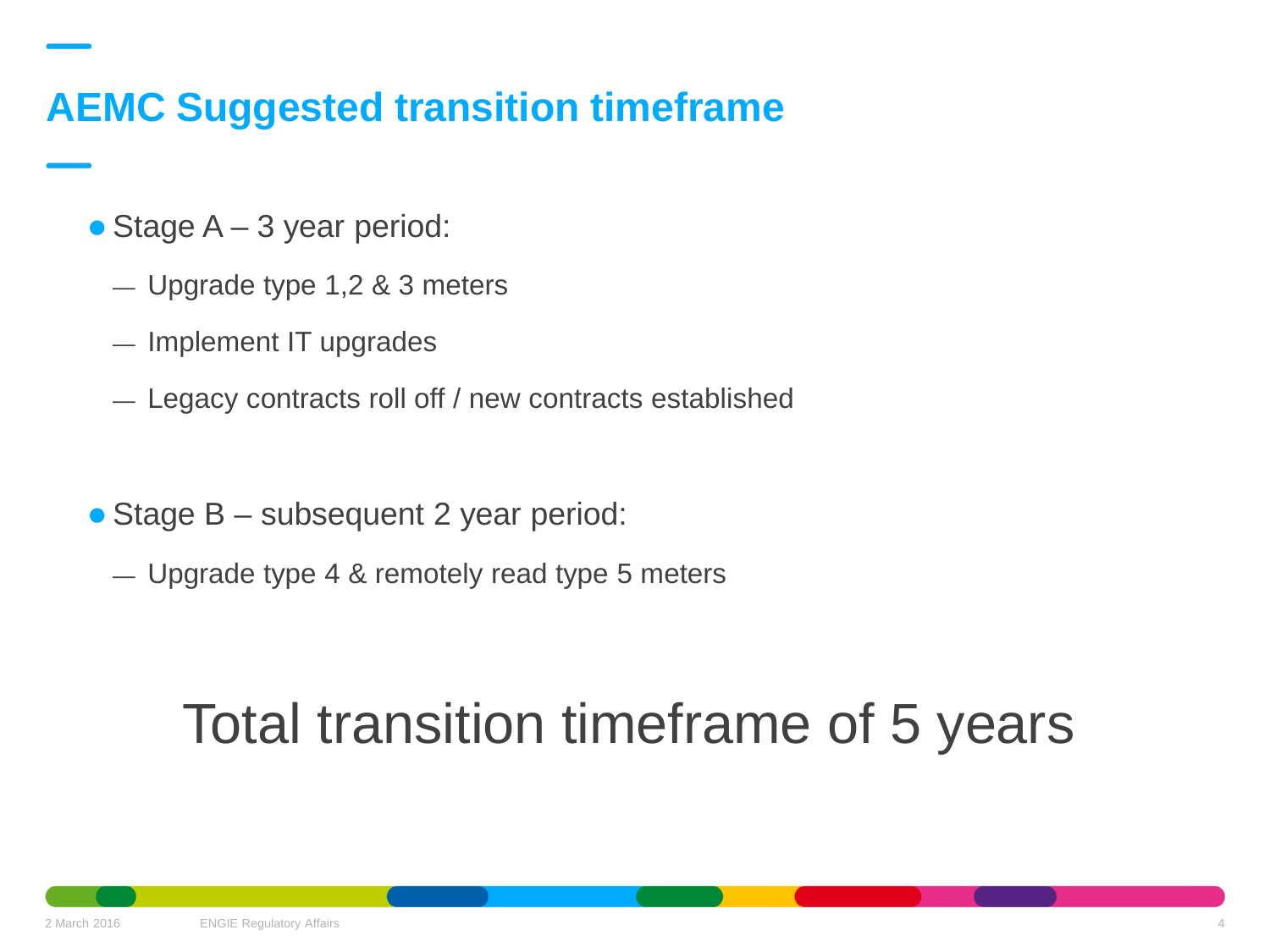#### **Five year transition**

Need to ensure NEO objectives are advanced (or at least maintained):

- When the rule changes are fully implemented, and
- During the transitional period
- Cannot expect consumers to endure higher costs or inferior security during transition period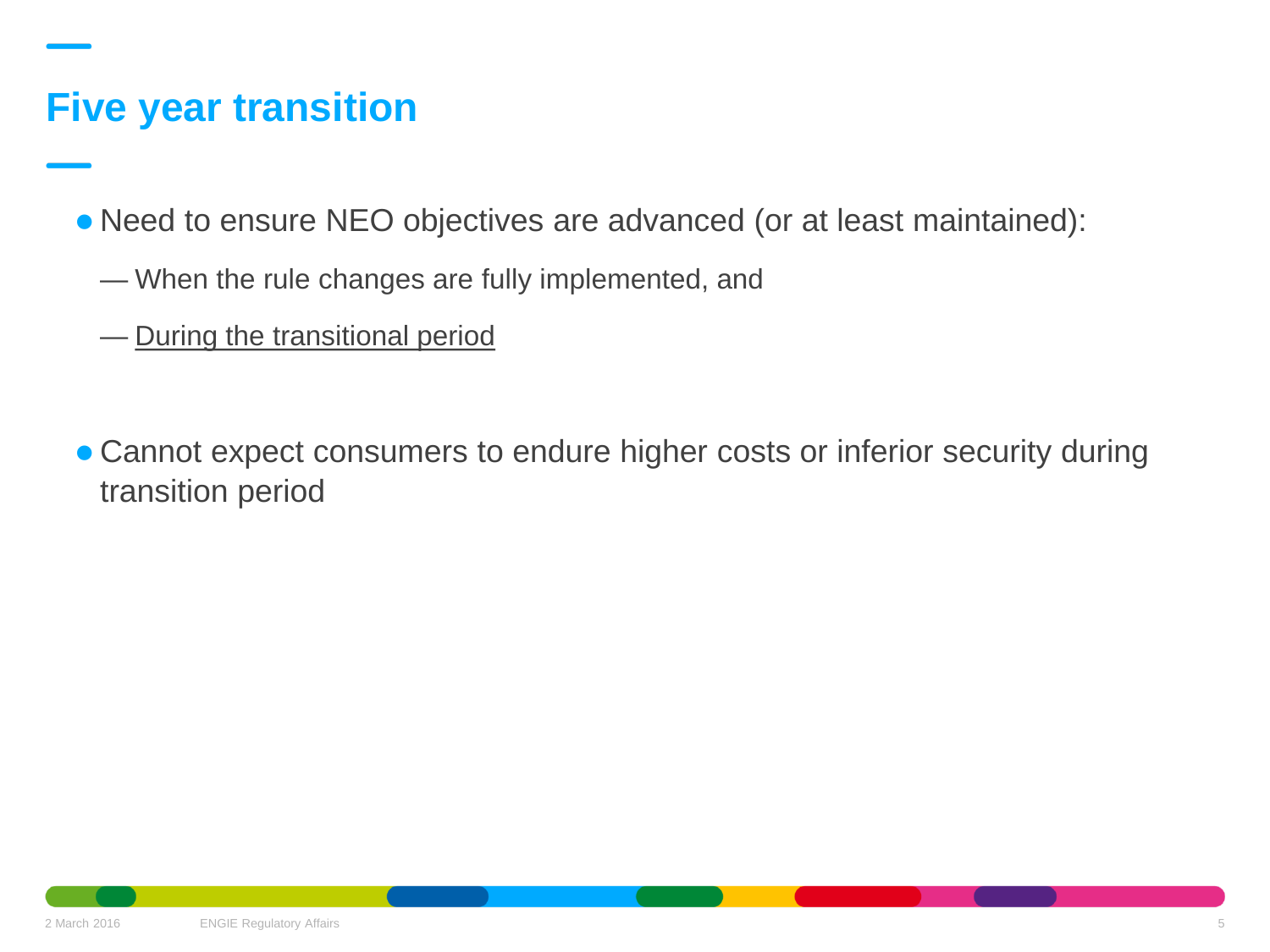#### **Additional challenges**

PPA's by wind and solar typically agreed out to 2030 (end of the RET)

Transition period should accommodate these longer term agreements – EG:

Average: 8 years

- OTC period: 3 years
- PPA period: 13 years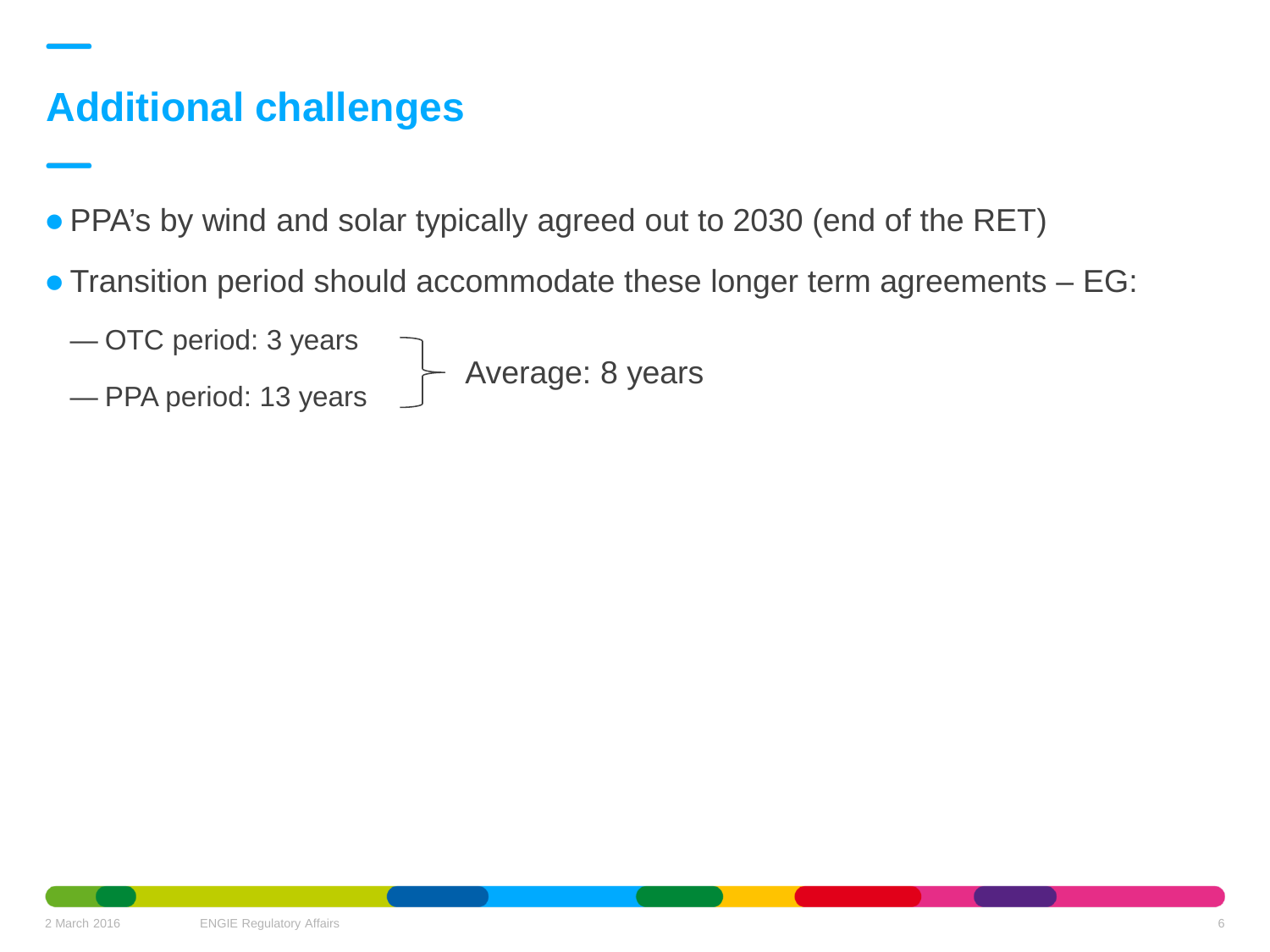#### **Energy trilemma during transition**

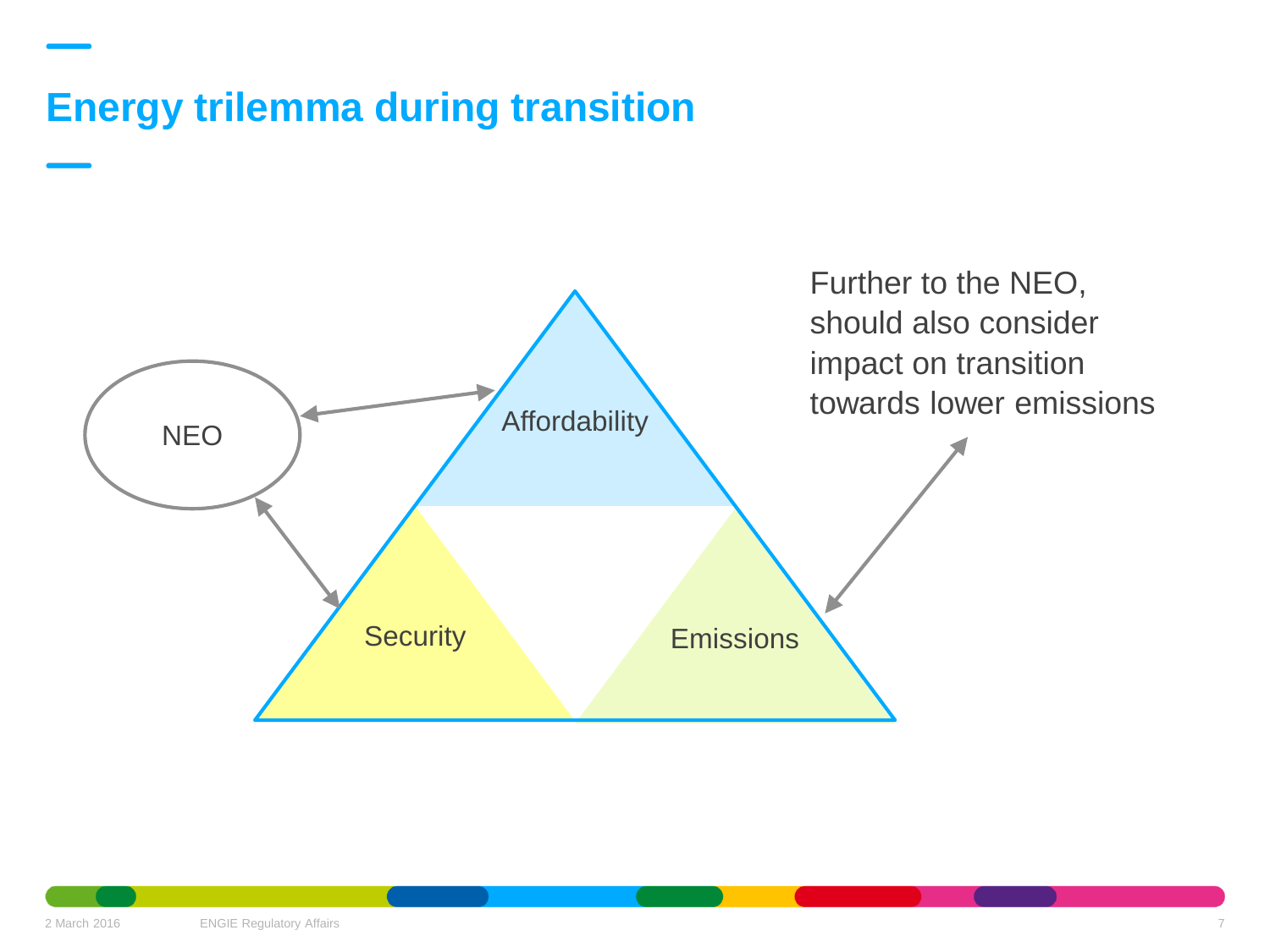#### **Affordability**



Source: AEMO.

Affordability Security **Emissions** NEO

- Dispatch, settlement and metering systems are fundamental and complex
- Cannot provide specific cost estimates - detailed design not known
- Participants and AEMO costs will be substantial – and will be borne by consumers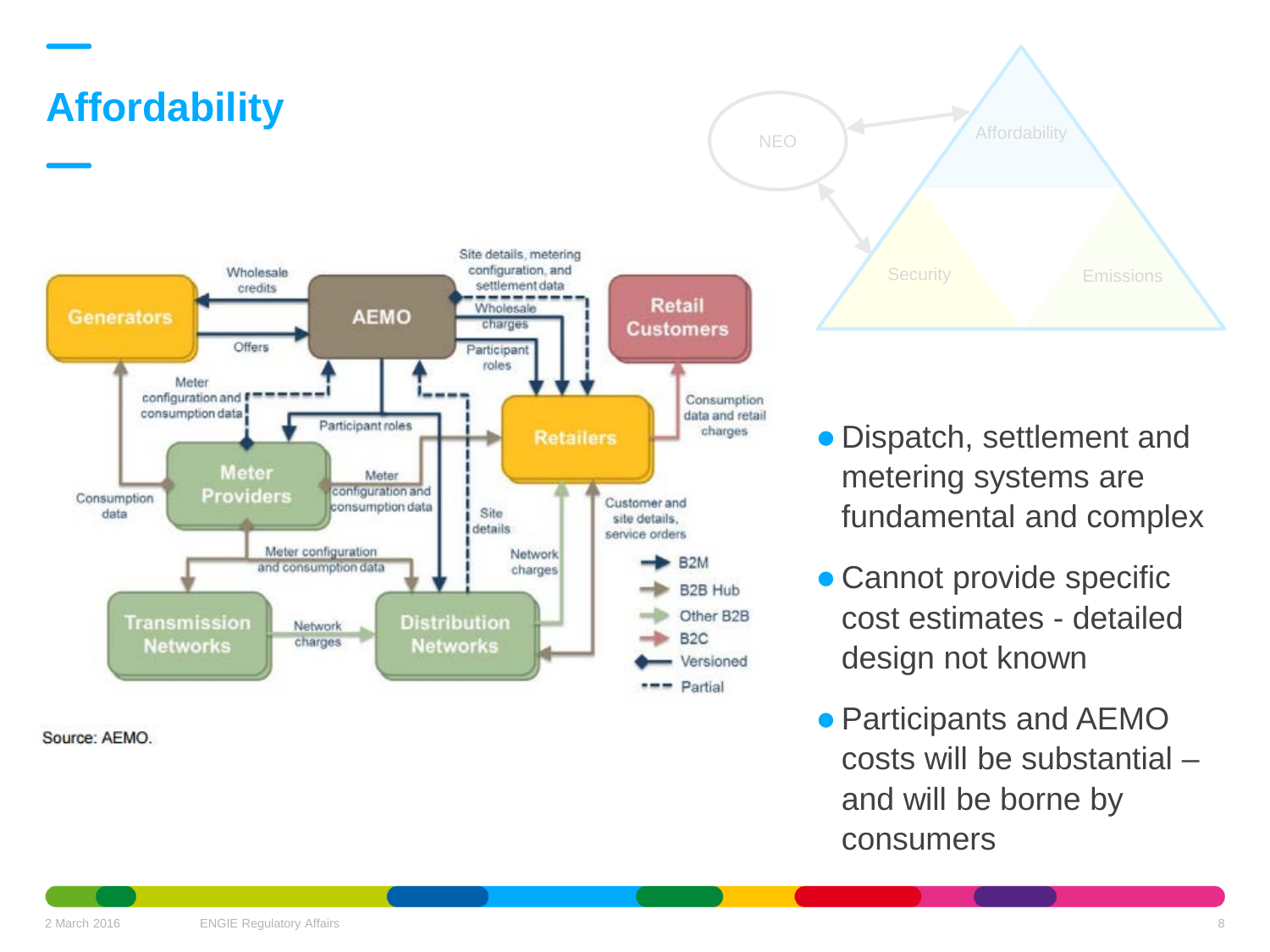# **Affordability** Affordability Security **Emissions** NEO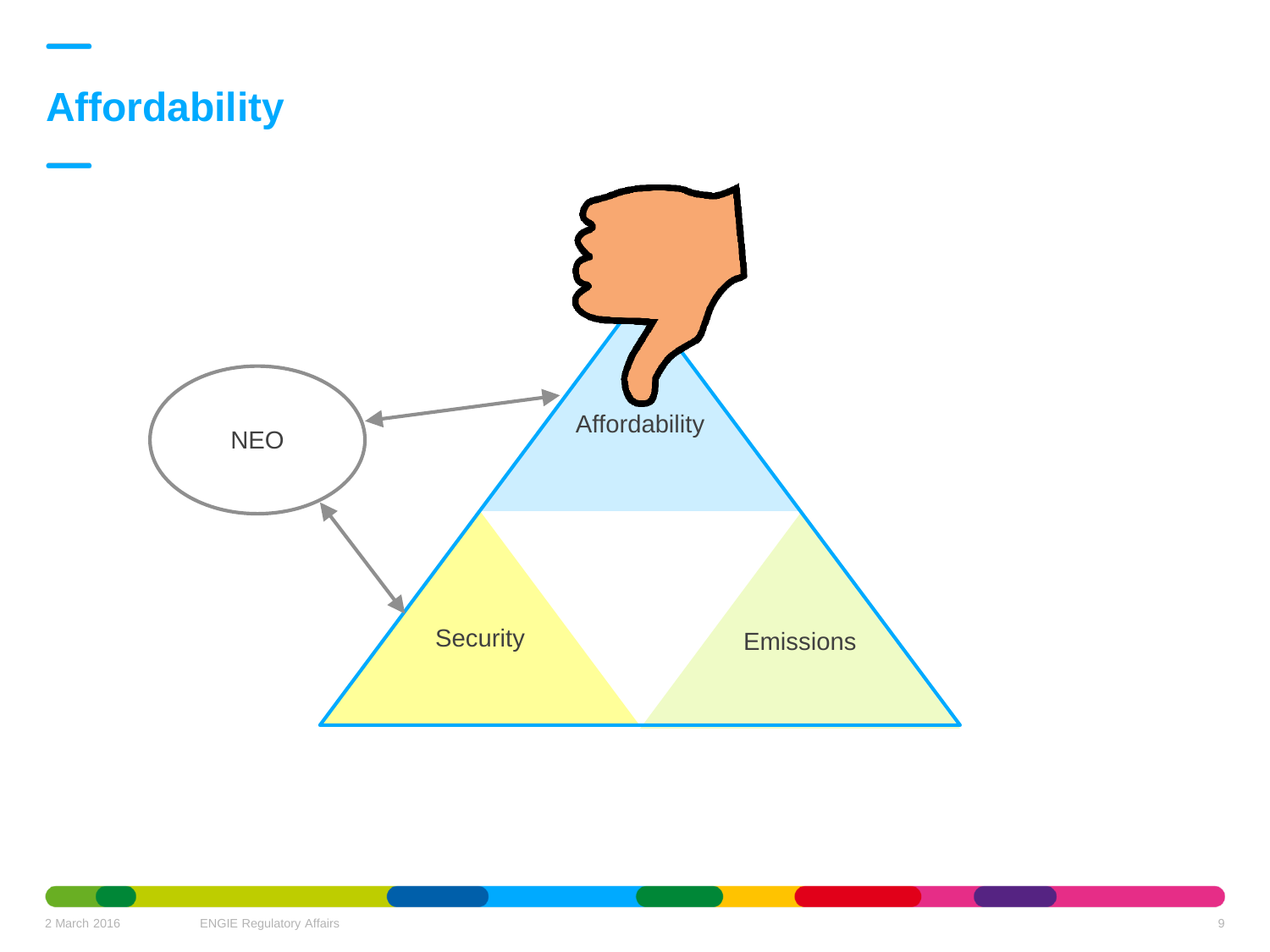#### **Security**

Security **Emissions** NEO

Energy Edge Report Findings - OCGT:

- OCGT response concerns:
	- majority of price spikes in 2015-17 were isolated events
	- 5 minutes pre-dispatch highly inaccurate most high price events are unanticipated
- Under 5 min settlement:
	- OCGTs respond to price spikes only if expected to be longer than 5 min capacity factor will decrease
	- natural supply of caps would decrease by ~625 MW (large proportion in SA)
	- OCGT can cover ~75% of its capacity as a cap: 625 MW caps = 830 MW physical
	- EE note that the reduction in caps could be materially greater than 625 MW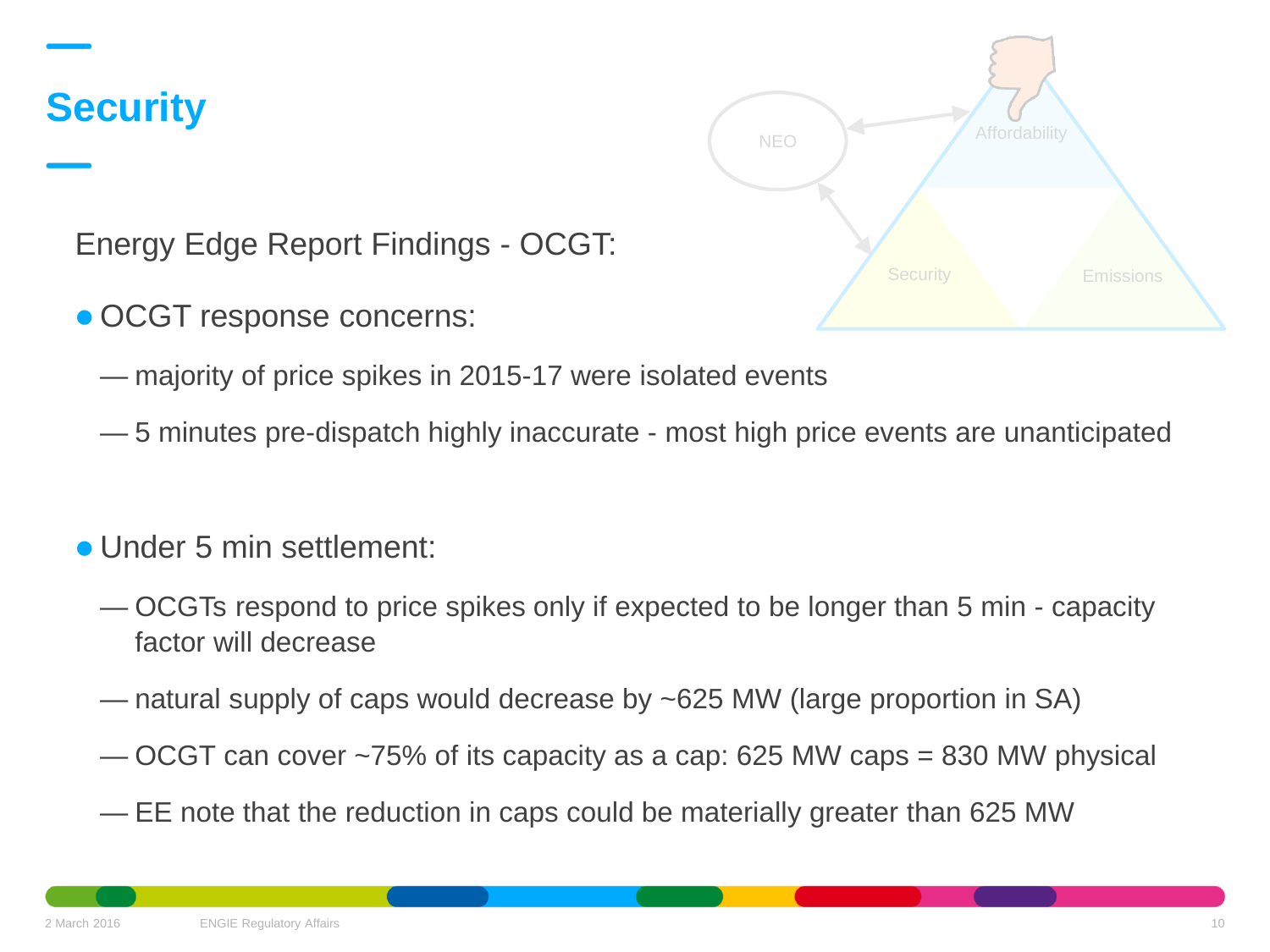

OCGT's that cannot defend caps will struggle to survive in energy only market

- AEMC suggestion that existing OCGTs can adapt and provide faster synchronisation time seems unrealistic
- Existing OCGT generators likely to exit the NEM in the short term
- New technology not likely to be viable alternative in short term

**Security (cont)**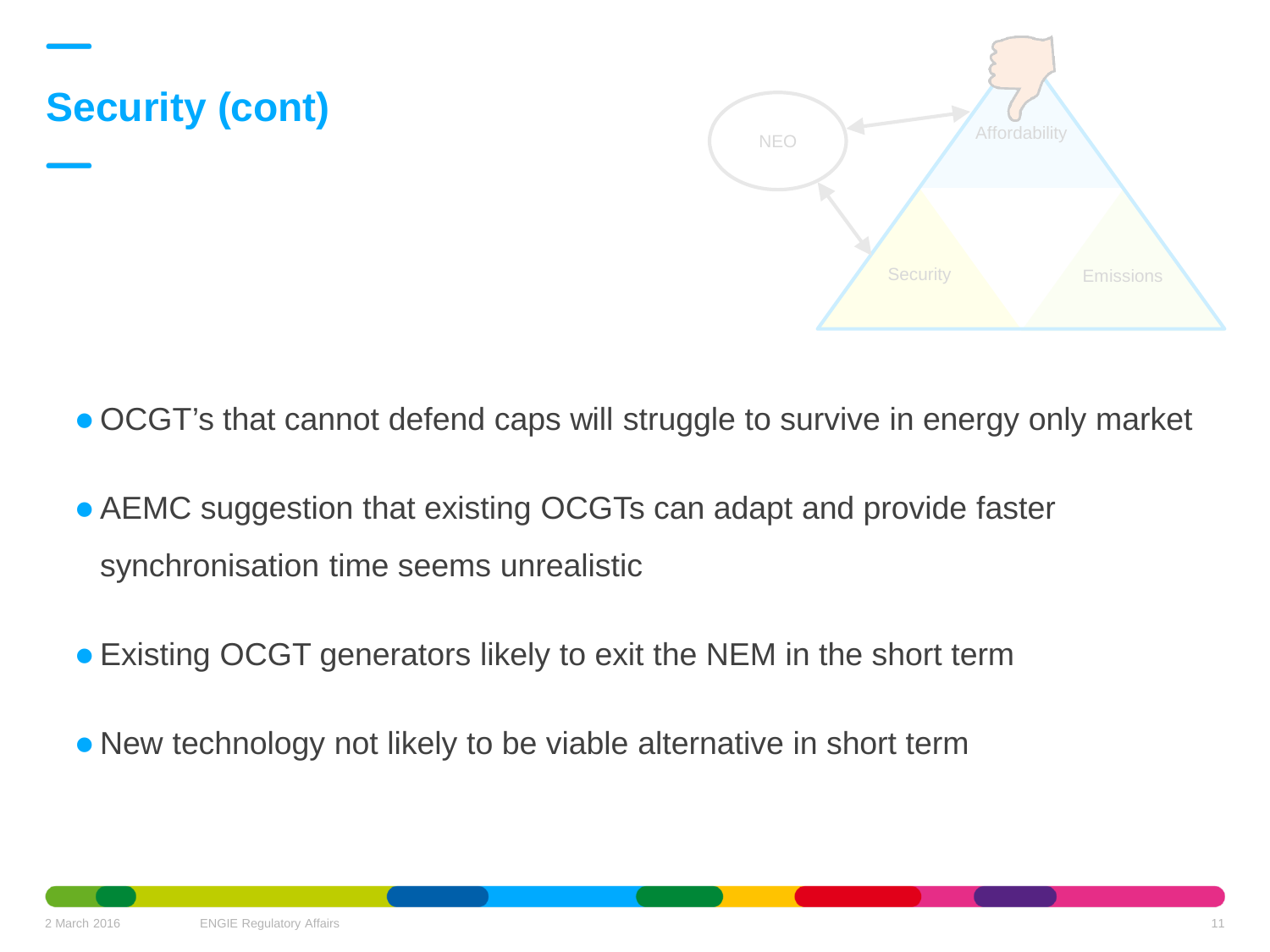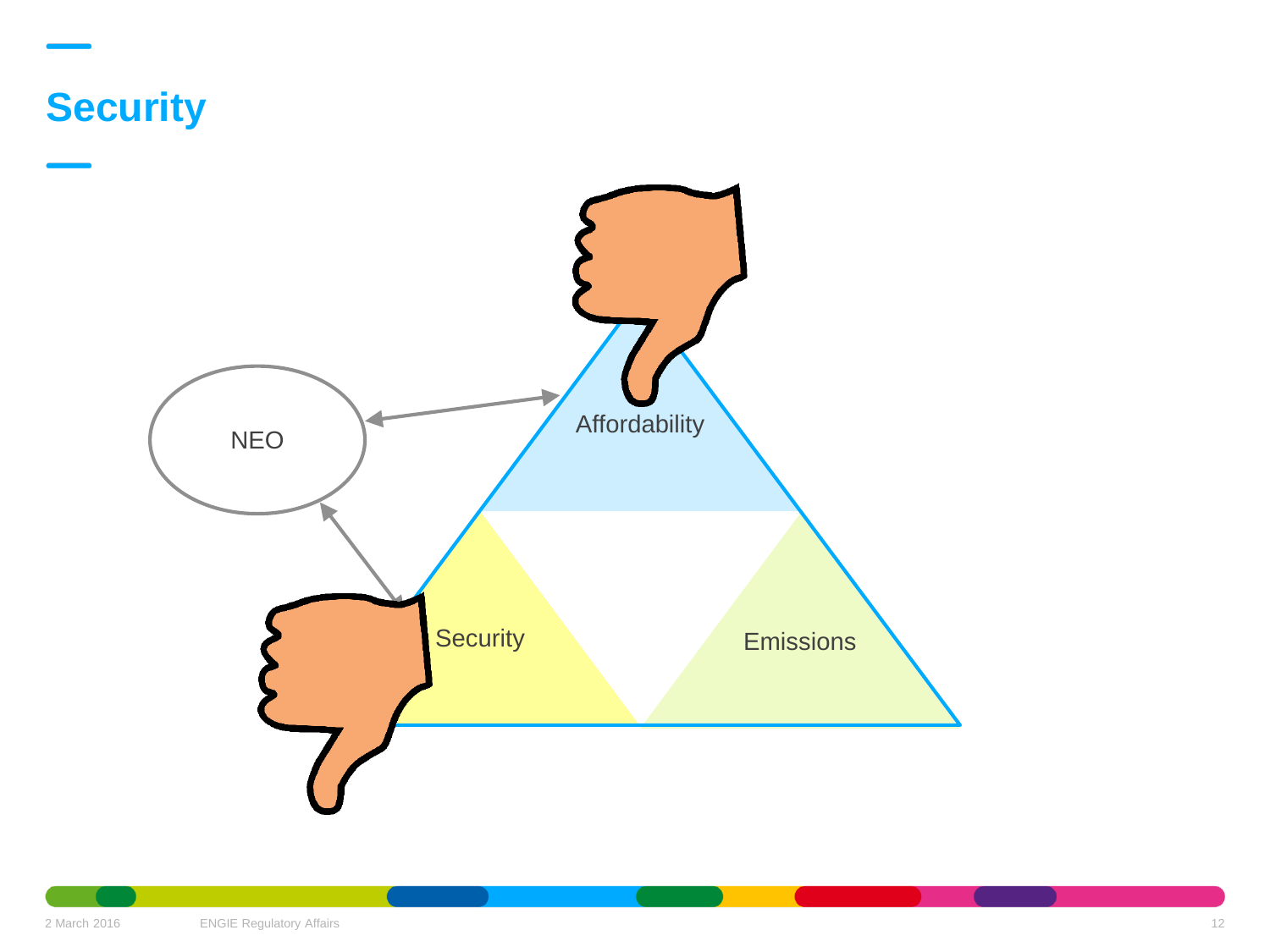#### **Emissions**



- Change that de-values OCGT will result in increased coal generation
- **Increased coal generation does not facilitate** transition to lower emissions

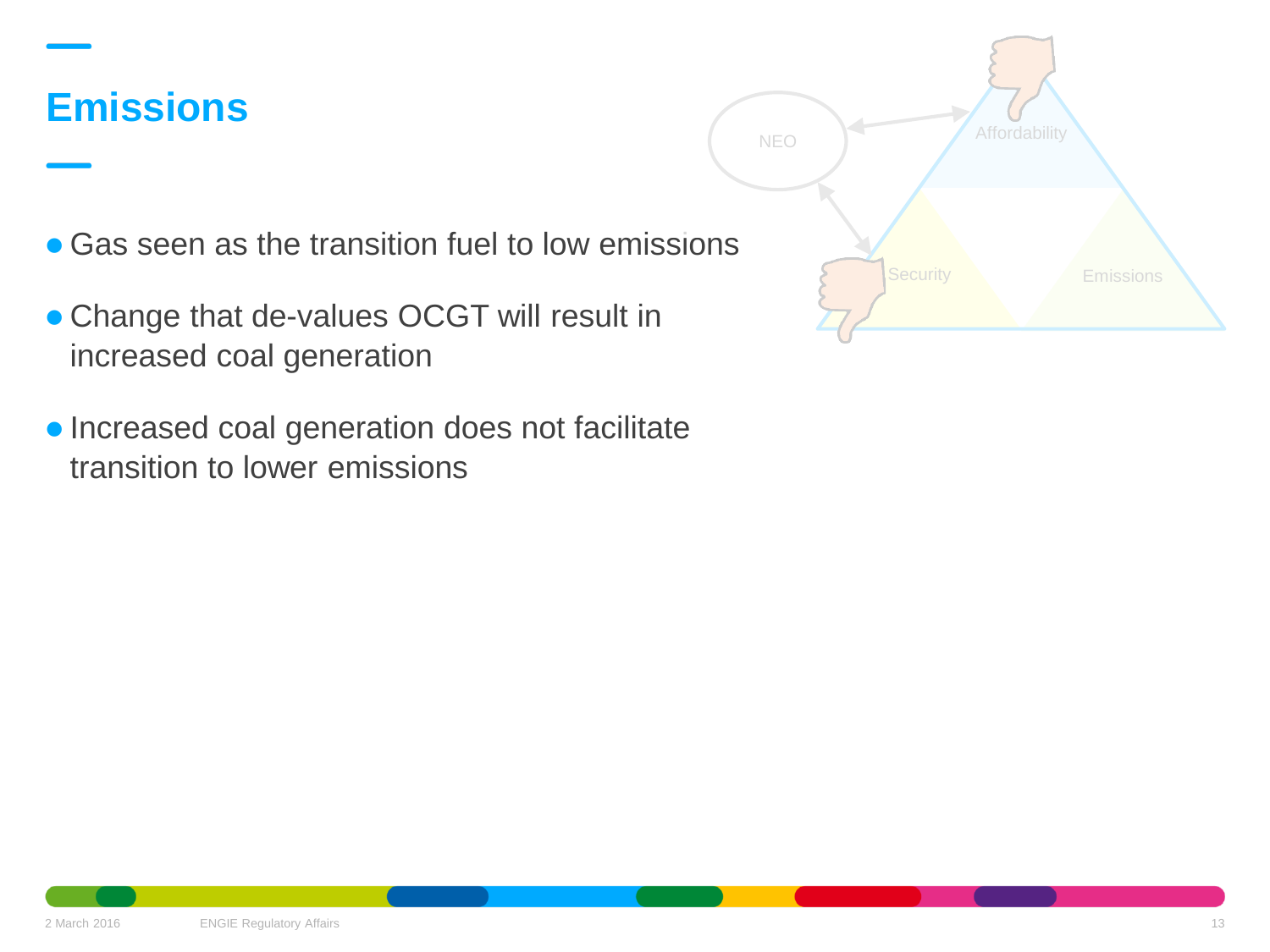#### **Emissions transition**

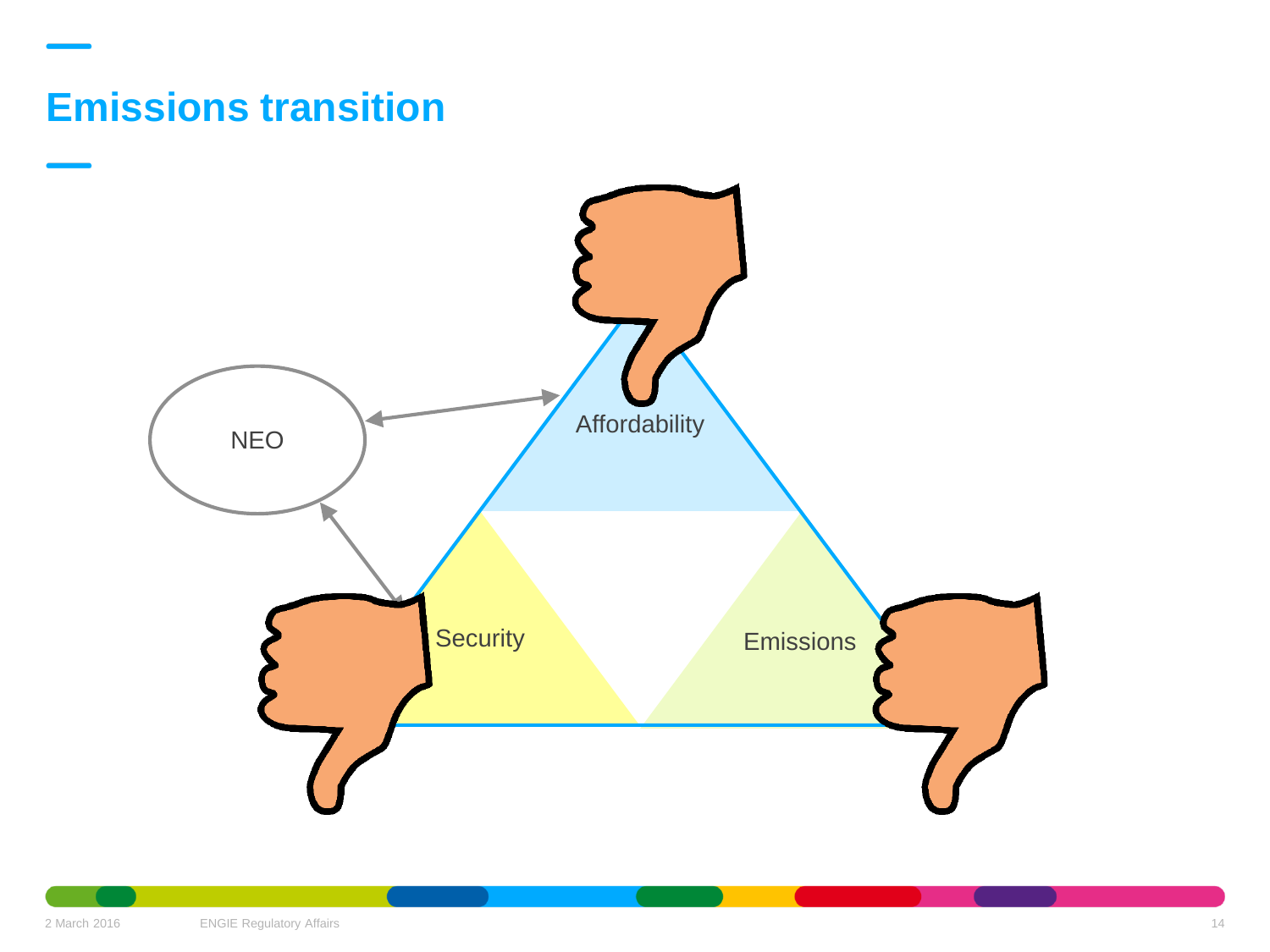#### **Transition to 5 minute settlement …**

will be detrimental to

- **Affordability**
- Security
- **•** Emissions



(But otherwise, is OK)